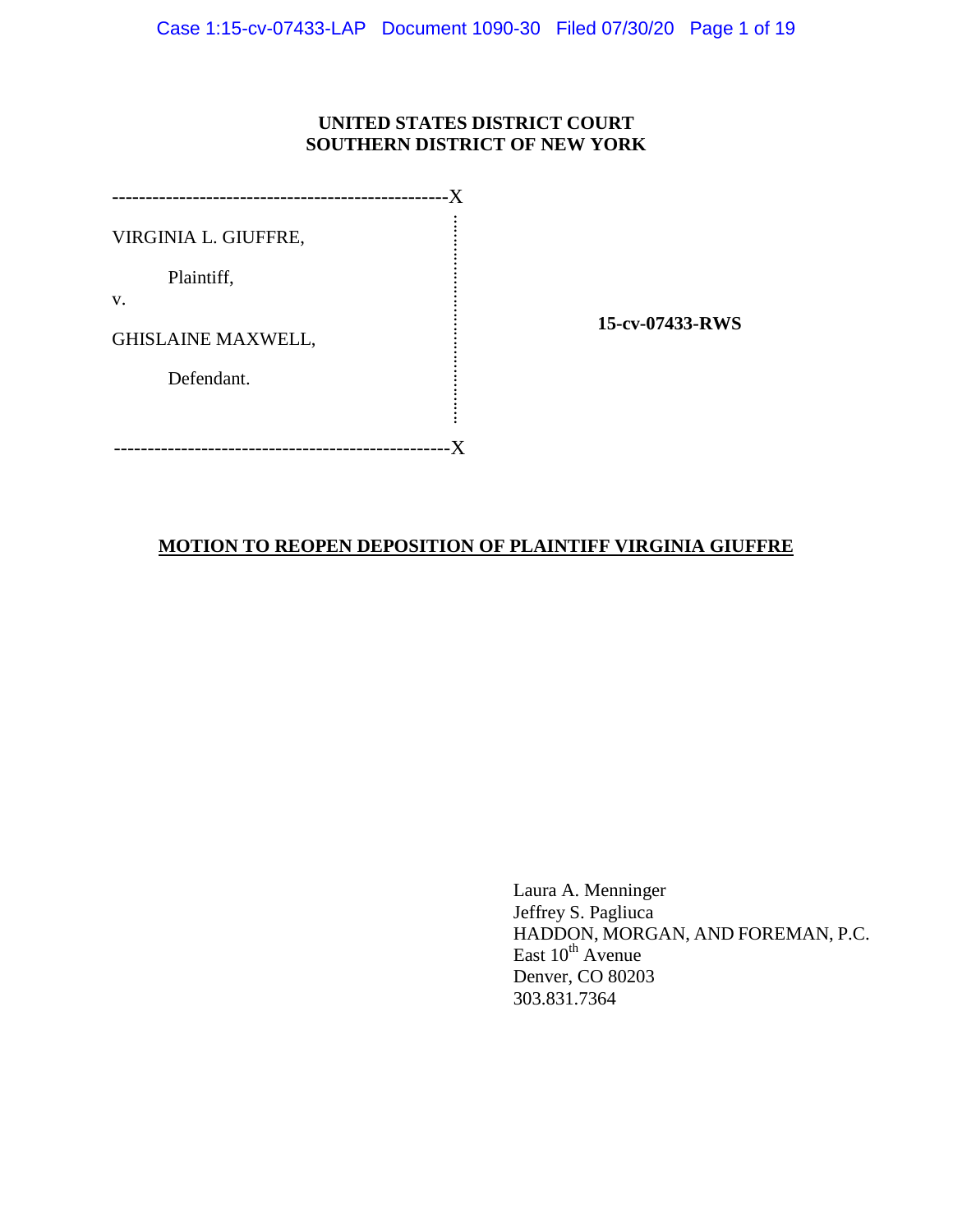# **TABLE OF CONTENTS**

| $\mathbf{I}$ .  | PLAINTIFF'S PRODUCTION OF KEY DOCUMENTS AFTER HER DEPOSITION                                                             |
|-----------------|--------------------------------------------------------------------------------------------------------------------------|
| A.              | Plaintiff failed to identify her health care providers and produce their records prior to                                |
| <b>B.</b>       |                                                                                                                          |
| $\mathcal{C}$ . |                                                                                                                          |
| D.              |                                                                                                                          |
| E.              | Plaintiff has filed amended Rule 26 disclosures identifying new witnesses 9                                              |
| II.             | PLAINTIFF'S COUNSEL INSTRUCTED PLAINTIFF NOT TO ANSWER<br>RELEVANT, NON-PRIVILEGED QUESTIONS IN HER FIRST DEPOSITION  10 |
| III.            | PLAINTIFF MADE MATERIAL CHANGES TO HER DEPOSITION THAT                                                                   |
|                 |                                                                                                                          |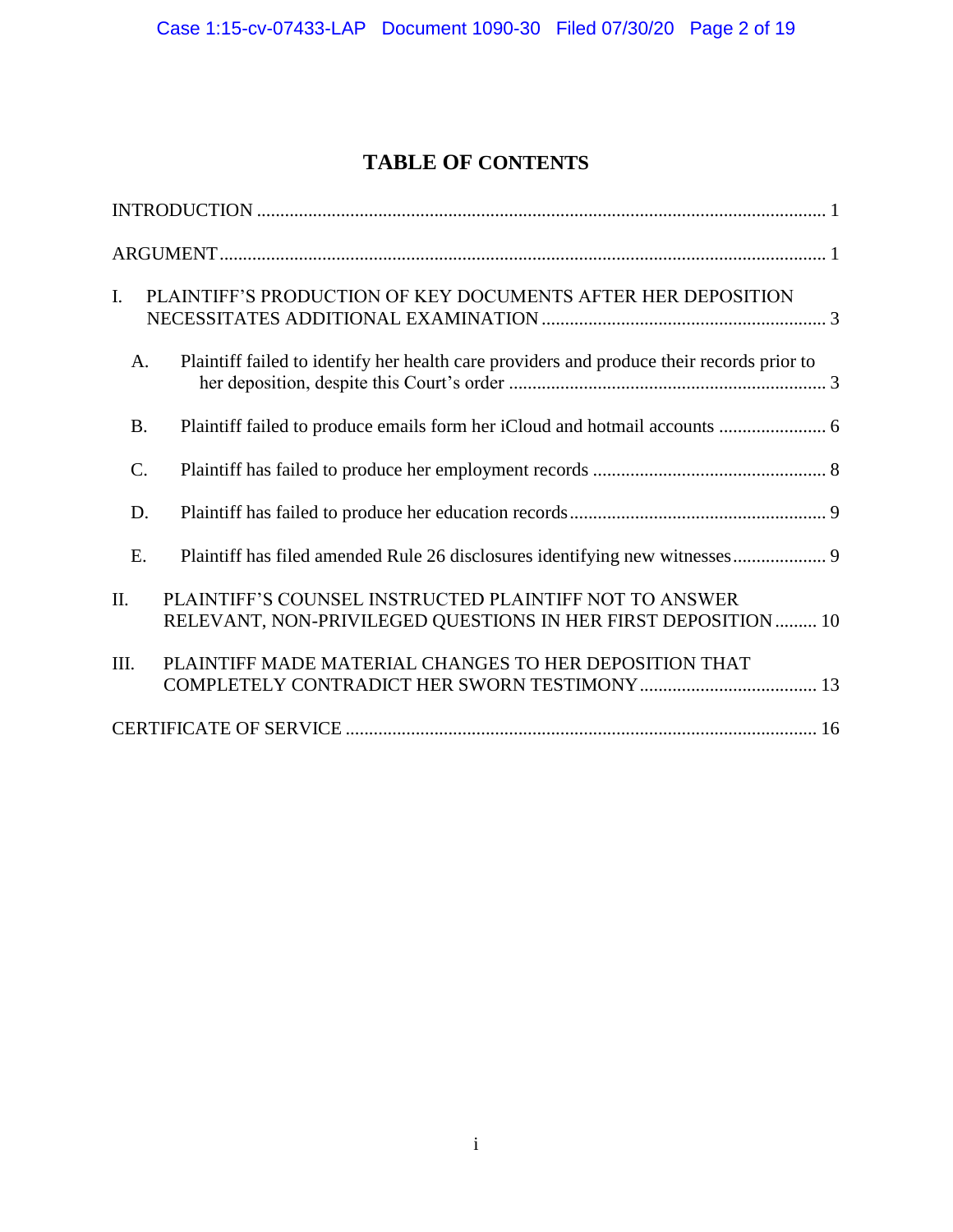# **TABLE OF AUTHORITIES**

| Ganci v. U.S. Limousine, Ltd., No. 10-3027, 2011 WL 4407461, at *2 (E.D.N.Y. Sept. 21, 2011) |
|----------------------------------------------------------------------------------------------|
|                                                                                              |
| Hlinko v. Virgin Alt. Airways, No. 96 Civ. 2873(KMW)(THK), 1997 WL 68563, at *1 (S.D.N.Y.    |
|                                                                                              |
| Miller v. Massad-Zion Motor Sales Co., No. 3:12 CV 1363, 2014 WL 4979349, at *2 (D. Conn.    |
| Official Comm. of Unsecured Creditors of Exeter Holdings, Ltd. v. Haltman, No.               |
| Quantachrome Corp. v. Micromeritics Instrument Corp., 189 F.R.D. 697, 701 (S.D. Fla. 1999)10 |
|                                                                                              |
| Vincent v. Mortman, No. 04 Civ. 491, 2006 WL 726680, at *1-2 (D. Conn. Mar. 17, 2006) 1      |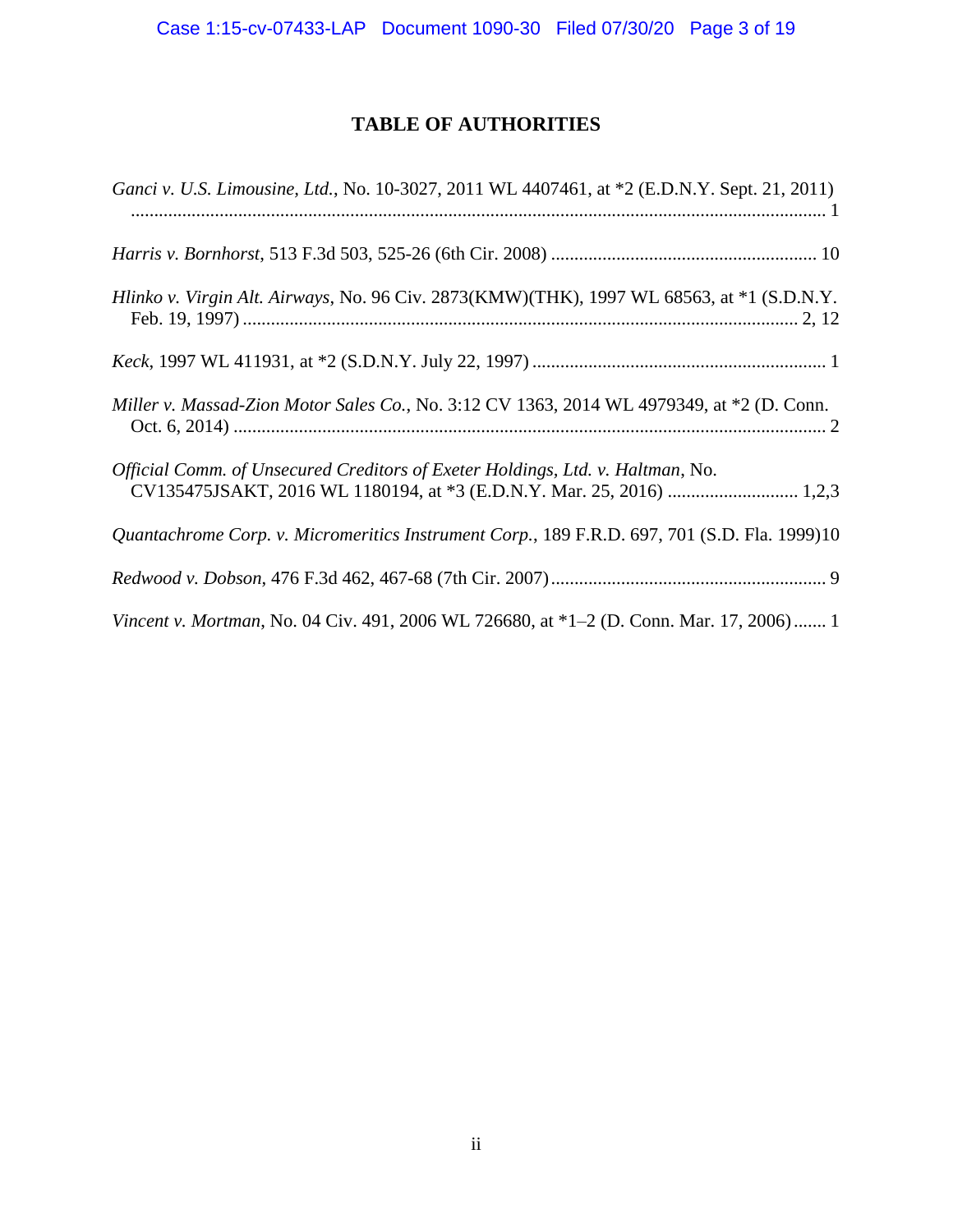Pursuant to Federal Rule of Civil Procedure 30(a)(2), Defendant Ghislaine Maxwell seeks leave of the Court to reopen the deposition of Plaintiff Virginia Giuffre, and as grounds therefore states as follows:

# **INTRODUCTION**

Plaintiff has engaged in an active effort to hide relevant information and prevent the fair examination of Plaintiff on her claims. Due to these multiple and repeated discovery violations, key information and documents were unavailable to Ms. Maxwell prior to Plaintiff's depositions on May 3, 2016. Some obviously relevant documents and disclosures remain concealed and are the subject of pending frivolous efforts by Plaintiff to evade her discovery obligations.

Recently, Plaintiff completely changed her Rule 26(a) initial disclosures and added multiple new witnesses while deleting many others. In addition, in the initial deposition, Plaintiff's counsel improperly prevented Plaintiff from testifying regarding key relevant nonprivileged information without basis or justification.

Finally, Plaintiff has now provided an errata sheet to her sworn depositions testimony in which she materially and substantially contradicts her own testimony. For these reasons, Plaintiff's depositions must be reopened to examine her on newly discovered evidence and her contradictory statements.

#### **ARGUMENT**

"A person who has previously been deposed in a matter may be deposed again, but only with leave of the court." *Official Comm. of Unsecured Creditors of Exeter Holdings, Ltd. v. Haltman*, No. CV135475JSAKT, 2016 WL 1180194, at \*3 (E.D.N.Y. Mar. 25, 2016) (quoting *Sentry Ins. v. Brand Mgmt. Inc.*, No. 10 Civ. 347, 2012 WL 3288178, at \*8 (E.D.N.Y. Aug. 10, 2012); Fed. R. Civ. P.  $30(a)(2)(B)$ . Under Rule  $30(a)(2)(B)$ , courts "frequently permit a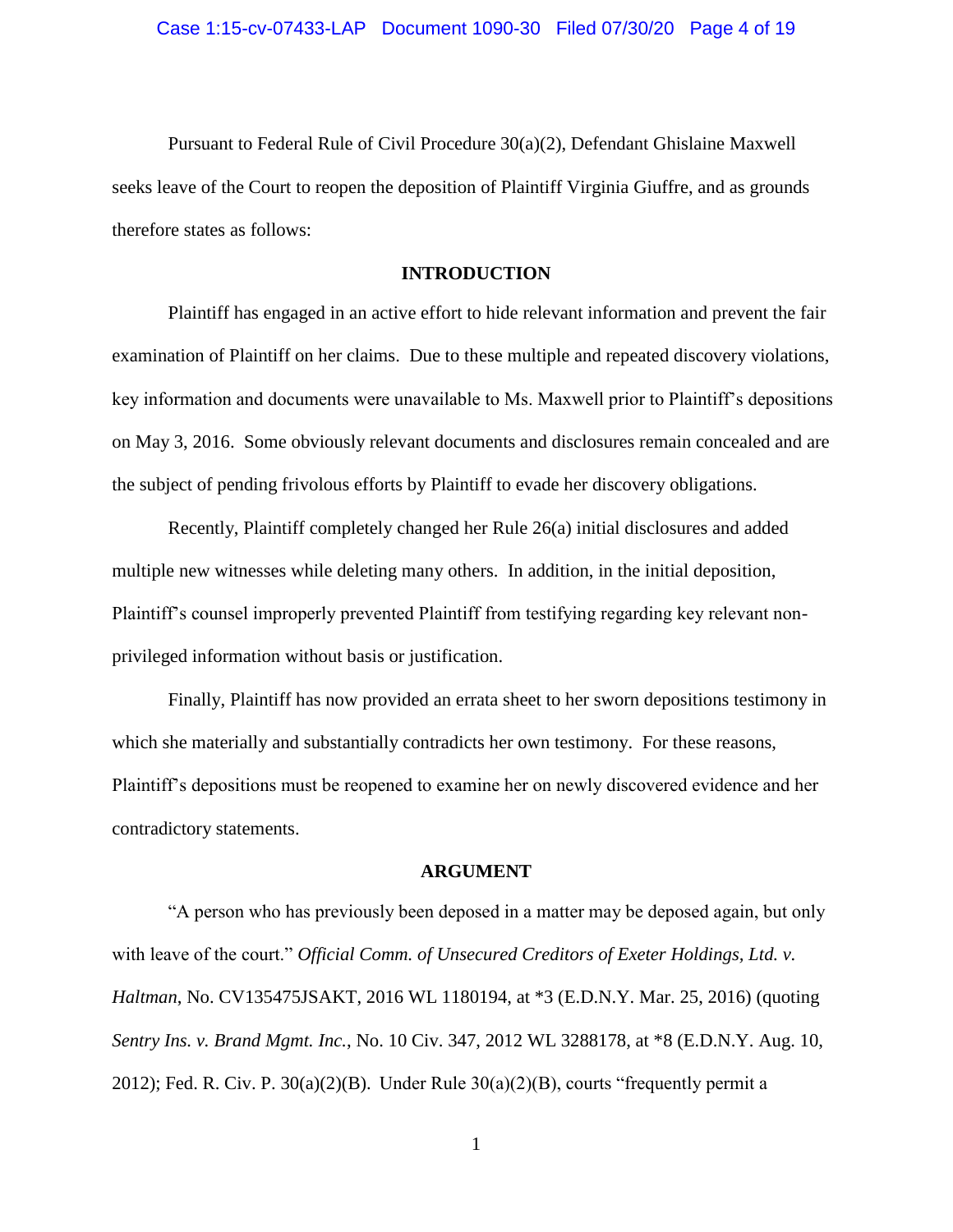#### Case 1:15-cv-07433-LAP Document 1090-30 Filed 07/30/20 Page 5 of 19

deposition to be reopened where the witness was inhibited from providing full information at the first deposition" or "where new information comes to light triggering questions that the discovering party would not have thought to ask at the first deposition." *Vincent v. Mortman*, No. 3:04 CV 491 (JBA), 2006 WL 726680, at \*1 (D. Conn. Mar. 17, 2006) (quoting *Keck v. Union Bank of Switzerland,* 1997 WL 411931, at \*1 (S.D.N.Y. July 22, 1997). "Leave should be granted to the extent that doing so is consistent with the factors set forth in Rule  $26(b)(2)$ , such as 'whether the second deposition of the witness would be unnecessarily cumulative, whether the party requesting the deposition has had other opportunities to obtain the same information, and whether the burden of a second deposition outweighs its potential benefit.'" *Official Comm. of Unsecured Creditors of Exeter Holdings, Ltd.*, 2016 WL 1180194, at \*3 (quoting *Sentry Ins.*, 2012 WL 3288178, at \*8).

"Courts will typically re-open a deposition where there is new information on which a witness should be questioned." *Id.* (quoting *Ganci v. U.S. Limousine, Ltd.*, No. 10-3027, 2011 WL 4407461, at  $*2$  (E.D.N.Y. Sept. 21, 2011)). This encompasses situations in which other discovery has disclosed conflicting evidence on which a party should be questioned, when discovery responses and relevant information are produced after the previous deposition, and when affidavits produced conflict with the deponent's previous testimony. *See, e.g, Vincent v. Mortman*, No. 04 Civ. 491, 2006 WL 726680, at \*1–2 (D. Conn. Mar. 17, 2006) (allowing plaintiff to reopen deposition when one witness' deposition contradicted defendants' deposition and medical records); *Keck*, 1997 WL 411931, at \*2 (S.D.N.Y. July 22, 1997) (deposition reopened where affidavit provided evidence conflicting with witness testimony); *Sentry Ins.*, 2012 WL 3288178, at \*8 (permitting reopening of deposition based on production of document deponent unjustifiably failed to produce prior to deposition).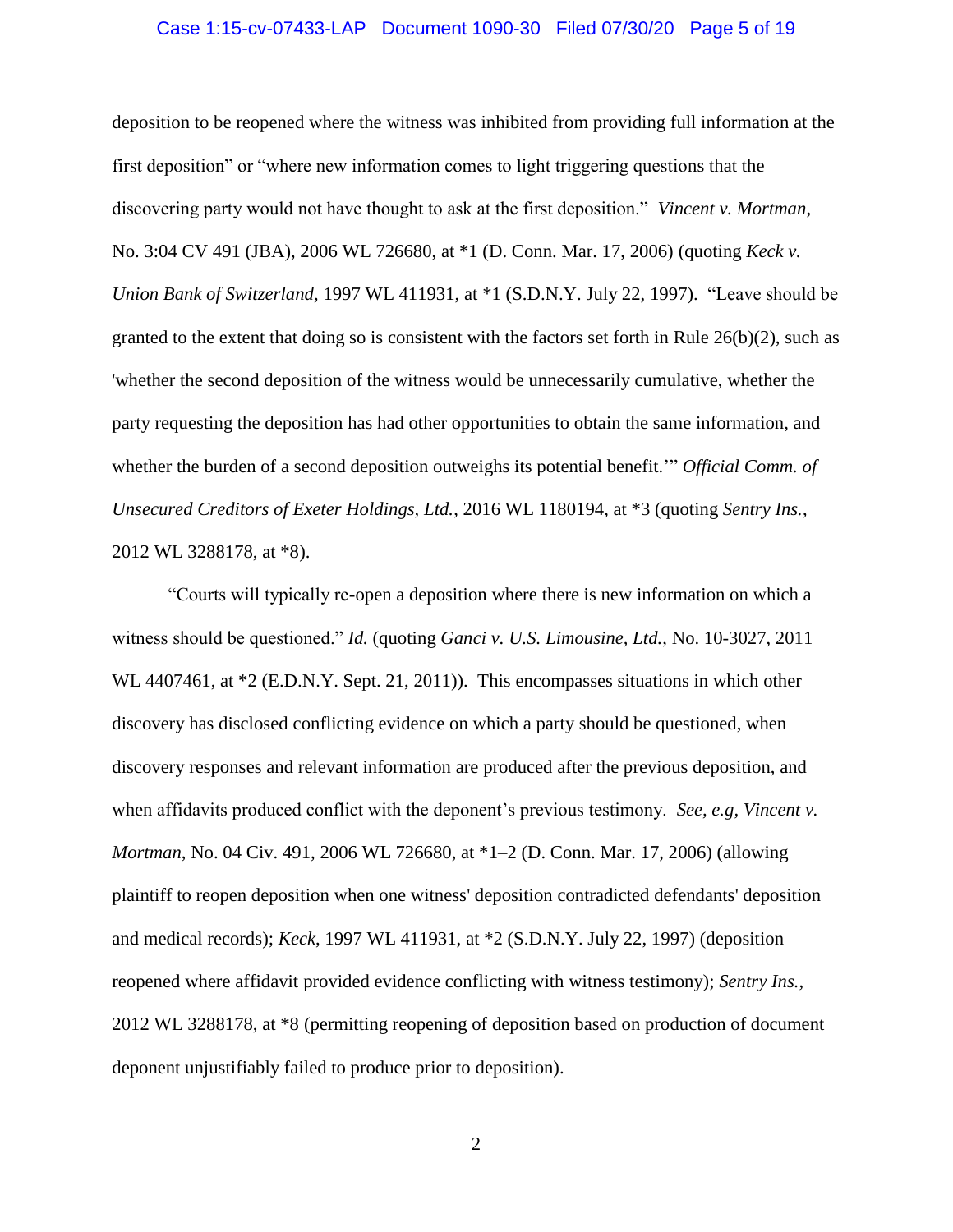Requests to reopen depositions routinely are granted after a deponent materially changes her prior testimony in contradiction to previous sworn testimony. *Miller v. Massad-Zion Motor Sales Co.*, No. 3:12 CV 1363, 2014 WL 4979349, at \*2 (D. Conn. Oct. 6, 2014); *Hlinko v. Virgin Alt. Airways*, No. 96 Civ. 2873(KMW)(THK), 1997 WL 68563, at \*1 (S.D.N.Y. Feb. 19, 1997). "In addition, courts will also re-open a deposition 'where the witness was inhibited from providing full information at the first deposition.'" *Official Comm. of Unsecured Creditors of Exeter Holdings, Ltd.*, 2016 WL 1180194, at \*3 (quoting *Miller*, 2014 WL 4979349, at \*2 (D. Conn. Oct. 6, 2014)). All of these factors are present in this case, necessitating the re-opening of Plaintiff's deposition.

# **I. PLAINTIFF'S PRODUCTION OF KEY DOCUMENTS AFTER HER DEPOSITION NECESSITATES ADDITIONAL EXAMINATION**

# **A. Plaintiff failed to identify her health care providers and produce their records prior to her deposition, despite this Court's order**

On April 21, 2016 this Court ordered Plaintiff to produce her medical records and identify all of her health care providers from 1999 to present and produce their medical records. Menninger Decl., Ex. A at 20-21. Undersigned counsel diligently followed up via phone and correspondence and requested that all information relating to Plaintiff's medical treatment be provided prior to Plaintiff's May 3, 2016 deposition precisely so that the deposition would not need to be reopened. Menninger Decl., Ex. B. On April 29, 2016, after telling this Court that she had disclosed *all* of her health care providers, Plaintiff served Second Amended Supplemental Responses & Objections, identifying *15 new health care providers*. Menninger Decl., Ex. C at 18-20.<sup>1</sup> For some providers, records were produced; for many, they were not. *Id.* 

 $\overline{a}$ 

<sup>1</sup> Treatment providers identified included 1) Dr. Steven Olson, 2) Dr. Chris Donahue, 3) Dr. John Harris 4) Dr. Majaliyana 5) Dr. Wah, 6) Dr. Sellathuri, 7) Royal Oaks Medical Center, 8) Dr. Carol Hayek, 9) NY Presbyterian Hospital, 10) Campbelltown Hospital, 11) Sydney West Hospital, 12) Westmead Hospital, 13) Dr. Karen Kutikoff, 14) Wellington Imaging Associates, and 15) Growing Together.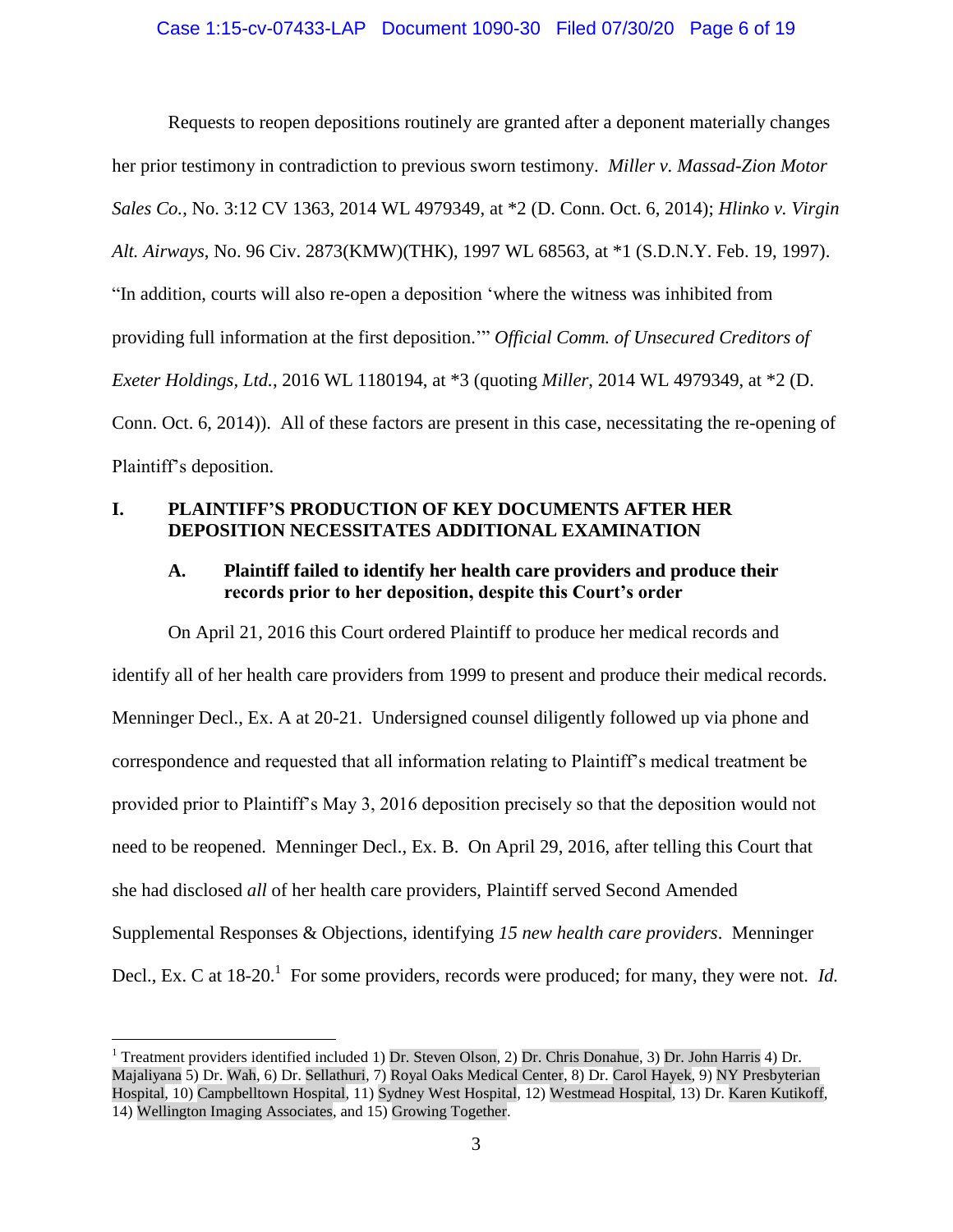At Plaintiff's May 3, 2016 deposition, Plaintiff identified an additional health care provider not identified in her Interrogatory responses and for whom no records had been produced. Specifically, Plaintiff identified a psychiatrist, Judith Lightfoot, who is located in Australia. Menninger Decl., Ex. D at 308-14 & 328-31. Plaintiff specifically claims that she has talked with Dr. Lightfoot regarding the impact of Ms. Maxwell's allegedly defamatory statement. *Id.* at 313-14. She claims to have been talking to Dr. Lightfoot from October 2015 to the present on a weekly basis. *Id.* at 334. Dr. Lightfoot also allegedly treated Plaintiff in 2011 (*prior* to the acts giving rise to this lawsuit), and apparently diagnosed Plaintiff

 $\blacksquare$ . *Id.* at 329. On June 12, 2016 (after Plaintiff's deposition), Plaintiff produced a single record from Dr. Lightfoot, an intake form from 2011. Menninger Decl., Ex. E. The remaining documents from Dr. Lightfoot, including records related to treatment from 2015 to present, have not been produced. Information relating to this treatment is critical, and Ms. Maxwell has not been able to thoroughly examine Plaintiff on her treatment by Dr. Lightfoot because her identity was not disclosed prior to Plaintiff's deposition, and her complete records still have not been produced.

At her deposition, Plaintiff also identified one of her current treating physicians as Dr.

. Id. Yet, to date, his records have

| Donahue,                          |  |
|-----------------------------------|--|
|                                   |  |
| Menninger Decl., Ex. D at 335-38. |  |

not been provided.

On May 25, 2016, Plaintiff sent Ms. Maxwell additional records obtained from Plaintiff's treatment at Centura in June 2015. Those documents identify another medical provider, Dr. Michele Streeter, never previously disclosed. Menninger Decl., Ex. F at 4.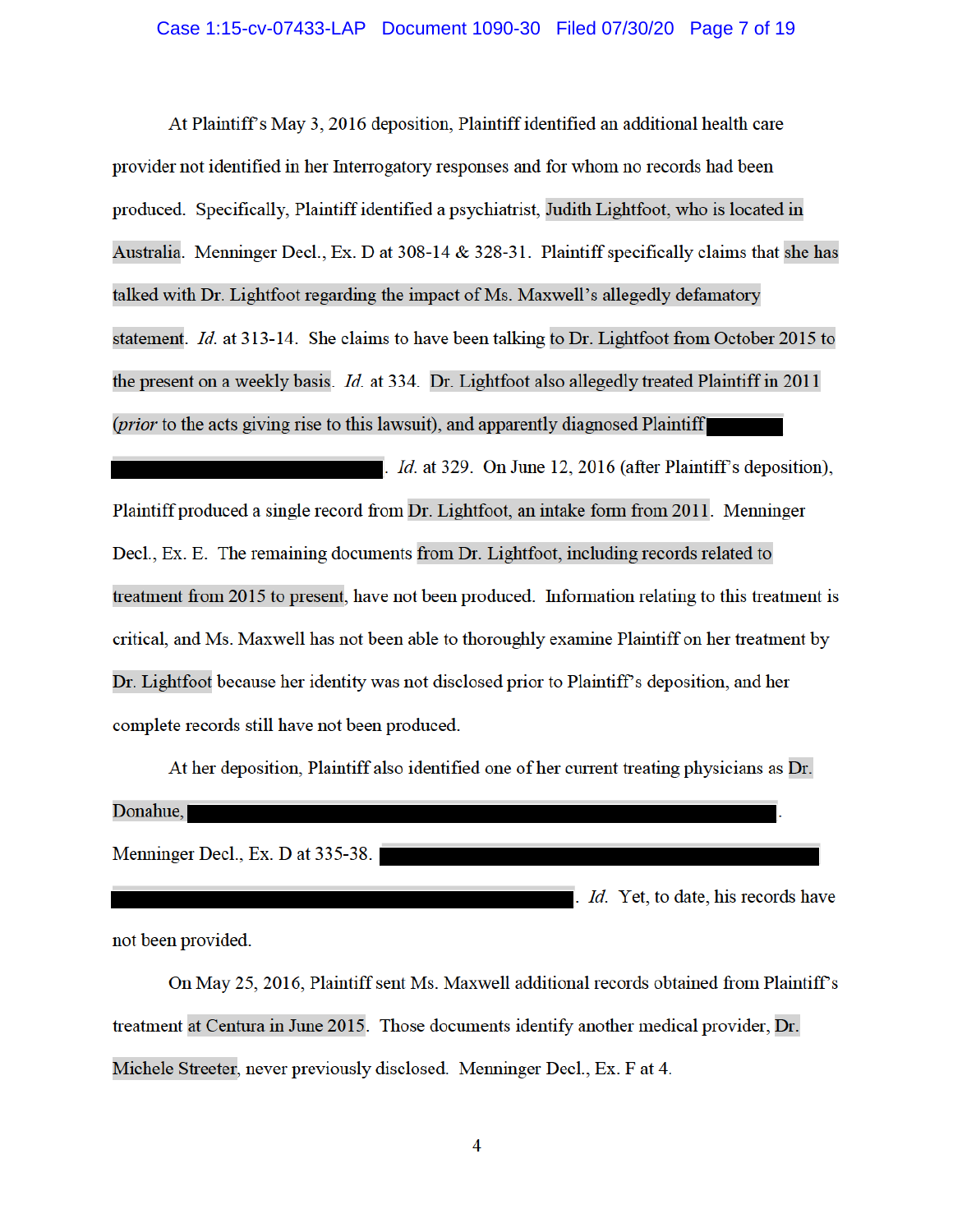Lynn Miller, Plaintiff's mother, was deposed on May 24, 2016. During that deposition, Ms. Maxwell learned that Plaintiff was treated for

Menninger Decl., Ex. G at 144. On June 1, 2016, Plaintiff produced additional documentation

These documents identify three *additional* undisclosed health care professionals who treated Plaintiff, including Dr. Scott Robert Geiger, Dr. Joseph Heaney, and Donna Oliver P.A. Menninger Decl., Ex. H.

One of the medical providers that was disclosed, and for whom some documents had been produced prior to Plaintiff's deposition was Dr. Steven Olson. During Dr. Olson's deposition on May 26, 2016, Ms. Maxwell learned that he had records in his laptop that had not been produced prior to his deposition. Again, these records were produced after Plaintiff was deposed.<sup>2</sup> Menninger Decl., Ex. I at 36.

In short, at Plaintiff's first deposition, Ms. Maxwell learned of the identity of Plaintiff's treating psychiatrist, but did not have the ability to fully question Plaintiff regarding her treatment because of the late disclosure. Since then, at least four additional health care providers have been identified. Post-deposition medical records for at least four different physician visits, including Plaintiff's treatment

pre-dating the alleged defamatory statement have been produced. Plaintiff still has failed to produce any records from: (a) Dr. Donahue, (b) Dr. Hayek, (c) Dr. Kutikoff, (d) Wellington Imaging Associates, (e) Growing Together, (f) post 2011 records from Dr. Lightfoot, and  $(g)$  the remaining documents for treatment by Dr. Olson. All of the new information that has come to

<sup>&</sup>lt;sup>2</sup> At the deposition, copies were produced that were difficult to read. Despite requests, legible copies have not been provided.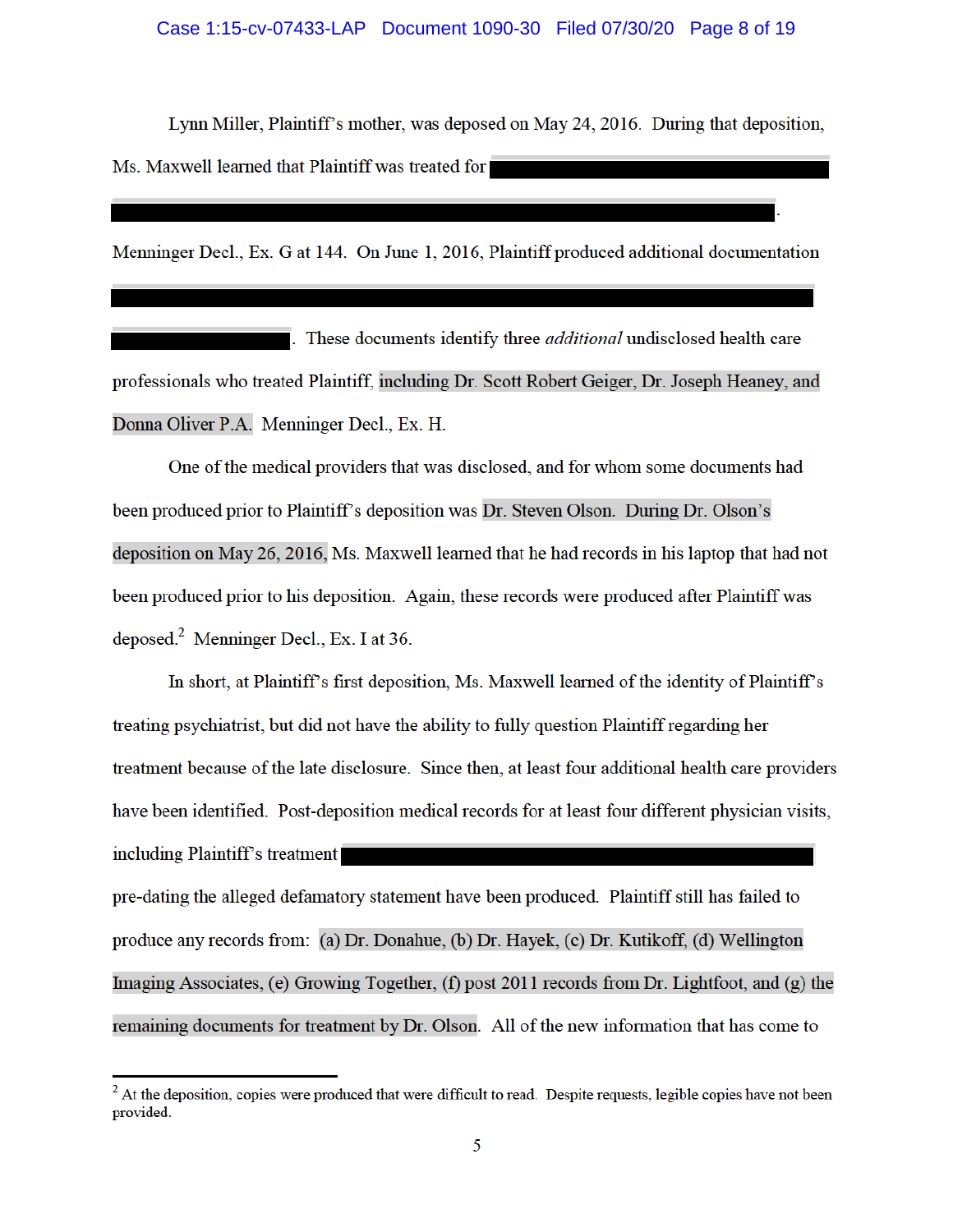#### Case 1:15-cv-07433-LAP Document 1090-30 Filed 07/30/20 Page 9 of 19

light, and the information that has yet to be produced, justifies the reopening of Plaintiff's deposition.

## **B. Plaintiff failed to produce emails form her iCloud and hotmail accounts**

By interrogatory, Plaintiff was asked to identify "email address, email account, cellphone number and cellphone provider, social media account and login or screen name, text or instant messaging account name and number, that You have used, applied for or been supplied between 1998 and the present." Menninger Decl., Ex. C at 8-9. Plaintiff responded, identifying a single email address and three telephone numbers. Plaintiff's counsel verified those discovery requests pursuant to Rule 33(b)(5).

Through a detailed review of the documents produced by Plaintiff in discovery, Ms. Maxwell uncovered Plaintiff has used at least three other email accounts – one on iCloud, one on live.com, and one on hotmail.com during the relevant time periods. Plaintiff's counsel confesses that prior to being confronted on the issue, they never reviewed the emails in the accounts for relevant information. Menninger Decl., Ex. J. The claims that counsel did not know these email accounts exist is belied by the fact that they have now included "privileged" communications from at least one of the accounts on their privilege log demonstrating and indicating there are probably privileged communications in the account they have not reviewed. Thus, they both knew about the accounts and corresponded with Plaintiff using those accounts, yet failed to disclose the accounts or to review them for relevant information.

It was not until Ms. Maxwell subpoenaed records from Apple on June 8, 2016, that – two days later – Plaintiff finally produced emails from the iCloud account. Menninger Decl., Ex. K. Plaintiff still has failed to review or produce any documents from her live.com account or her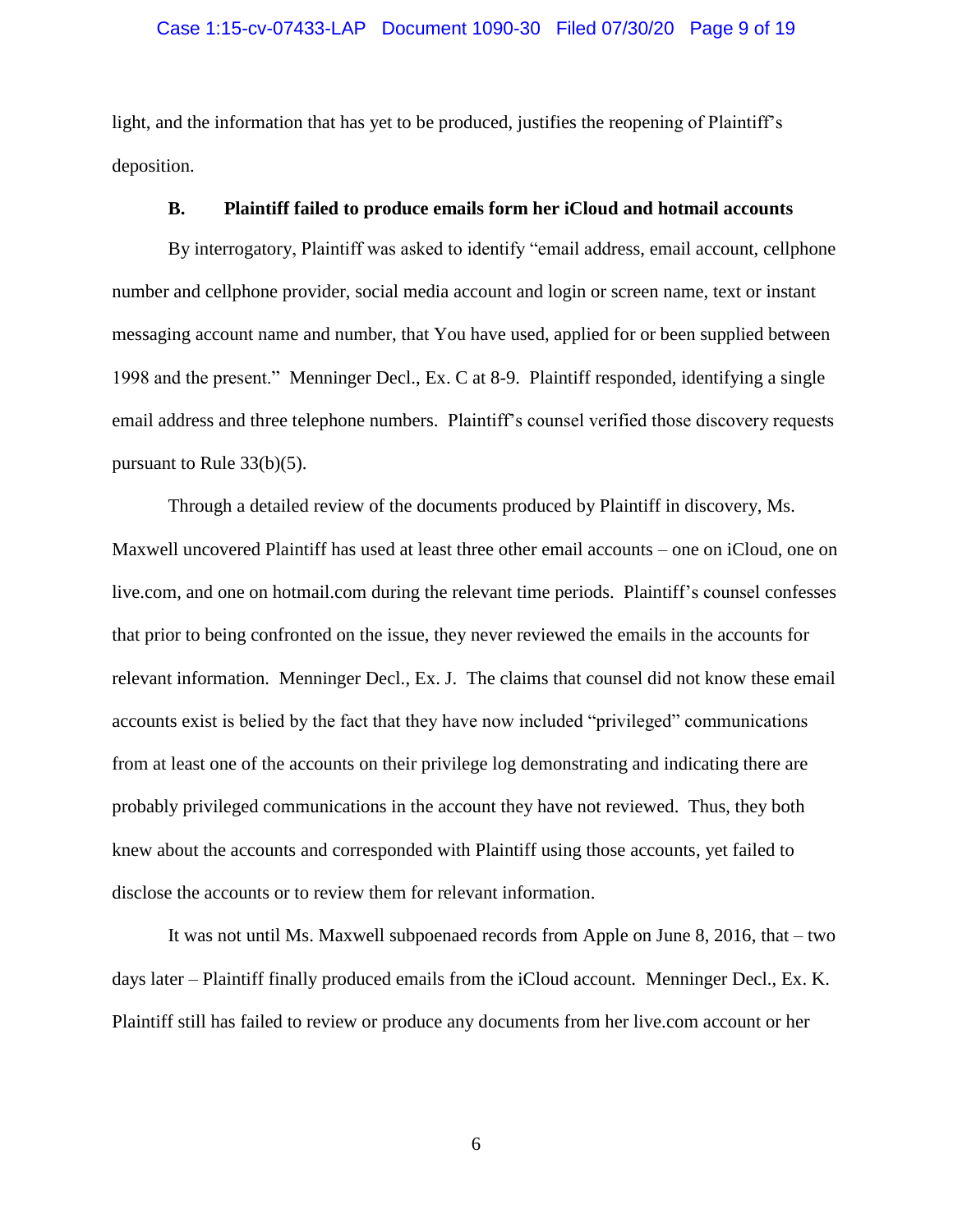#### Case 1:15-cv-07433-LAP Document 1090-30 Filed 07/30/20 Page 10 of 19

hotmail account.<sup>3</sup> Plaintiff's attorneys claim they cannot access these accounts, or that those accounts have been closed. *See* Doc. #207. Through the service of a subpoena on Microsoft, Ms. Maxwell's counsel has learned this is untrue. The hotmail account remains "active" and Microsoft has preserved the information in that account. Ms. Maxwell's counsel provided the release from Microsoft so that the emails can be accessed. Menninger Decl. Ex. L. Plaintiff has refused to execute the release to permit the document production. The hotmail account is active, can be accessed, and Plaintiff has simply failed to review these accounts for relevant information or permit discovery of relevant evidence.

The limited information produced from the iCloud account shows that responsive information exists. The production includes Plaintiff's communications with FBI agent Jason Richards in 2014 and suggests that Plaintiff was in regular communication with him at various times, particularly in mid-2014. Despite this, few pieces of correspondence with Agent Richards have been produced. Plaintiff also produced an email to Christina Pyror of the FBI but not any response to that email.

The iCloud account also discloses a previously undisclosed potential witness, Sharon Rikard, a person working at a not-for-profit relating to sexual trafficking victims. Apparently, in March 2015 (well after the alleged defamatory statement), Plaintiff *for the first time* was doing something to attempt to make Victims Refuse Silence look like a real organization. This timing is important because it demonstrates Plaintiff was not in the purported profession of helping victims *prior* to the alleged defamatory statements (January 2015), and therefore cannot claim that the alleged defamatory statement related to her profession at the time the statement occurred.

 $\overline{a}$ 

 $3$  Ms. Maxwell has issued subpoena for records from all of these accounts. Plaintiff had filed a motion for protective order, and thus is still trying to prevent access to relevant discovery.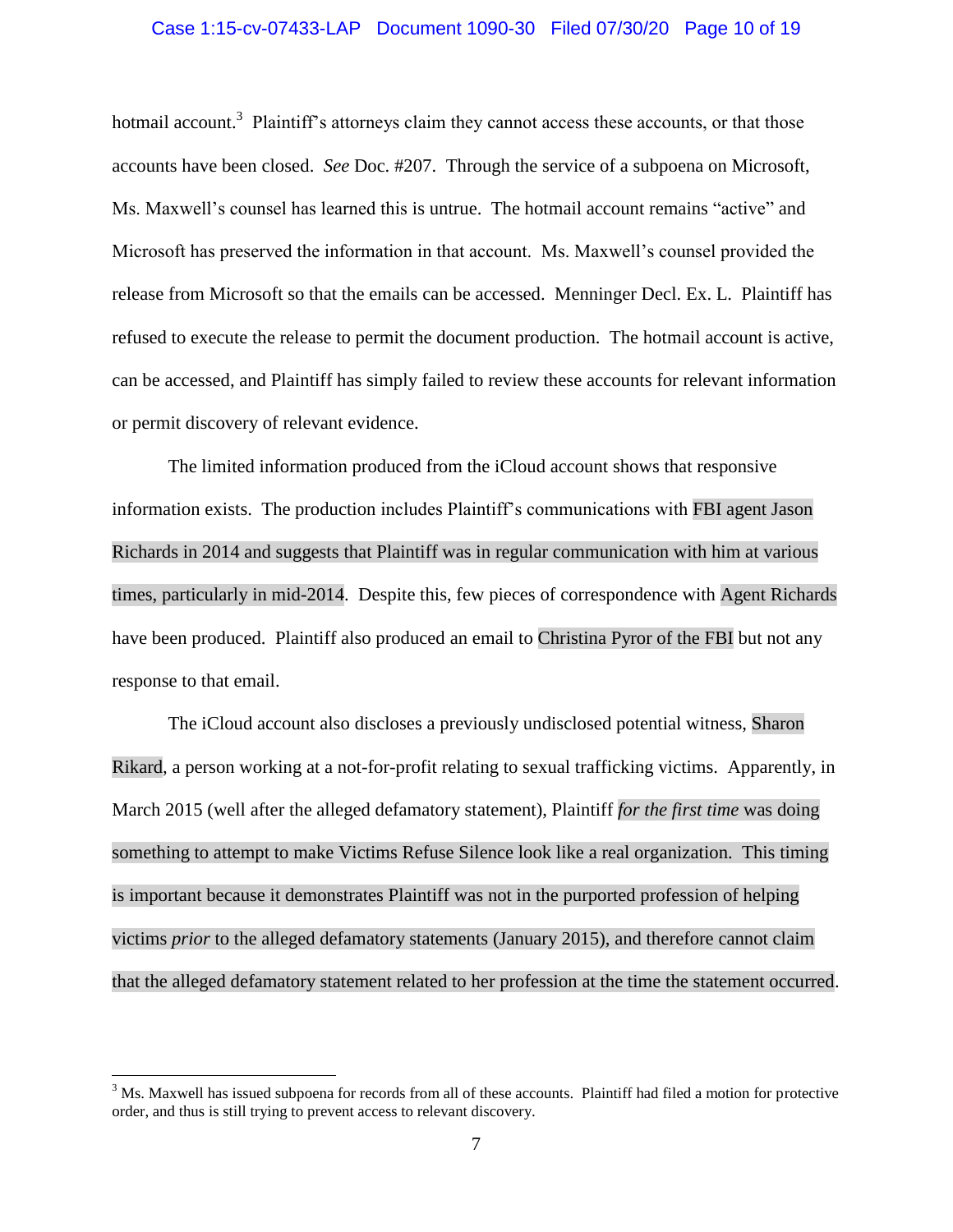#### Case 1:15-cv-07433-LAP Document 1090-30 Filed 07/30/20 Page 11 of 19

It is completely unknown what other relevant and probative information will be uncovered in Plaintiff's previously hidden accounts, including her hotmail account. What is clear is that Ms. Maxwell has had no opportunity to depose Plaintiff about these issues, necessitating the reopening of her deposition.

## **C. Plaintiff has failed to produce her employment records**

In the April 21, 2016, hearing, the Court also ordered that Plaintiff produce records relating to her employment history, including identifying her employer, dates of employment, nature of employment and earnings. Menninger Decl., Ex. A at 25. These documents are directly related to Plaintiff's damages claims for lost earnings and loss of earning potential – *i.e.* Plaintiff's own actual historic earnings necessarily informs the basis for any claimed loss of earnings. Based on the resumes provided by Plaintiff in discovery, Ms. Maxwell also requested personnel record releases for all employers listed on Plaintiff's resume, which were provided on April 29, 2016. Prior to Plaintiff's deposition, no employment records had been produced.

At Plaintiff's deposition, Plaintiff admitted that much of her resume was fabricated and replete with lies. Menninger Decl., Ex. D at 67-90. At least 3 of the employers included on the resume were jobs she never held – she researched the internet to find places where she might have worked, listed them as actual jobs, and then fictionalized her job description. With respect to other employers, she expanded the end date of employment to fabricate a continual work history. Plaintiff ultimately admitted that she has not held a single paid employment position since 2006.

After Plaintiff's deposition, Plaintiff provided additional documentation concerning her employment history. Through employment records releases (requested well before Plaintiff's deposition), Ms. Maxwell obtained employment records from Employment and Training Australia, one of Plaintiff's non-fabricated employers. Those records include pay history,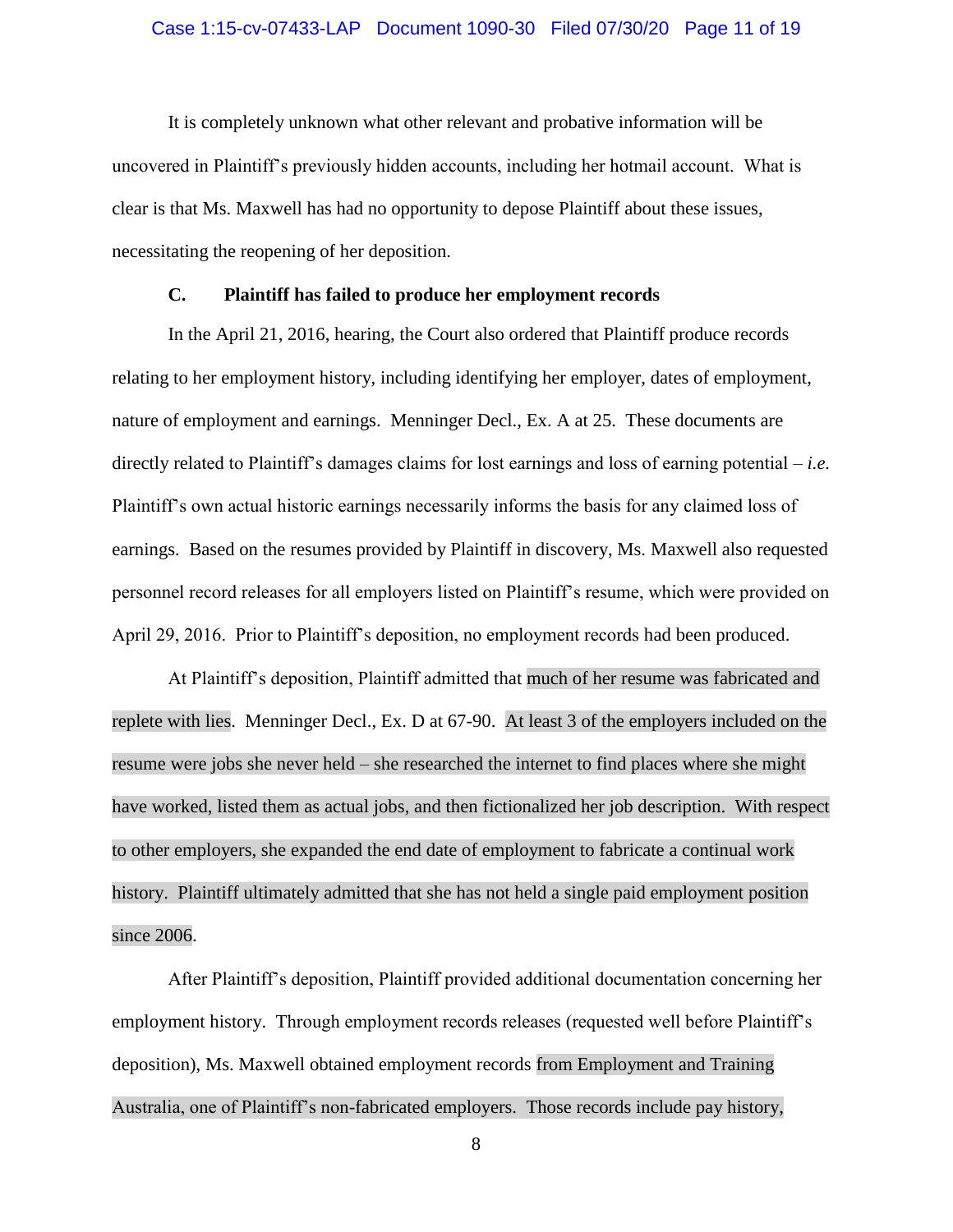showing that Plaintiff's wage rate was under \$28,000 per year.<sup>4</sup> Until now, Ms. Maxwell has not had the information necessary to examine Plaintiff on this lost income aspect of her damages claims.

#### **D. Plaintiff has failed to produce her education records**

In the April 21, 2016, hearing, the Court also ordered Plaintiff to turn over her education records. Again, this information, or forms to permit the release of the information, were provided well in advance of the Plaintiff's scheduled deposition, specifically February 12, to permit full examination on these issues. Again, Plaintiff did not provide the releases until mere days before her deposition, and only after this Court's order. Since Plaintiff's deposition, various education documents have been obtained through those releases, specifically documents from Plaintiff's various high schools, including Wellington High School, Royal Palm High, and Survivor's Charter School. The records contain substantial information conflicting with Plaintiff's previous testimony. Ms. Maxwell is entitled to examine Plaintiff on this previously undisclosed evidence.

### **E. Plaintiff has filed amended Rule 26 disclosures identifying new witnesses**

Finally, on June 1, 2016, weeks after her deposition and in the final month of the fact discovery period, Plaintiff filed her "Third Revised" Rule 26 disclosures. She has expanded her list of witnesses with relevant information from 69 specific witnesses to 87. She curiously removed witnesses previously disclosed. With regard to all of these witnesses, she fails to identify who they are and what information they allegedly have that is relevant to the case. The stock description for each person is "Has knowledge of Ghislaine Maxwell and Jeffery Epstein's sexual trafficking conduct and interaction with underage minors." Menninger Decl, Ex. N at 14.

 $\overline{a}$ 

<sup>&</sup>lt;sup>4</sup> Plaintiff's Rule 26(a) disclosure claims lost income as "estimated lost income of \$180,000 annually, Present value of \$3,461,000 to \$5,407,000. This is based solely on the "average" earning of a woman Plaintiff's age. Obviously, any actual lost earnings must be based on Plaintiff's *own* earning history and work records, which is vastly different.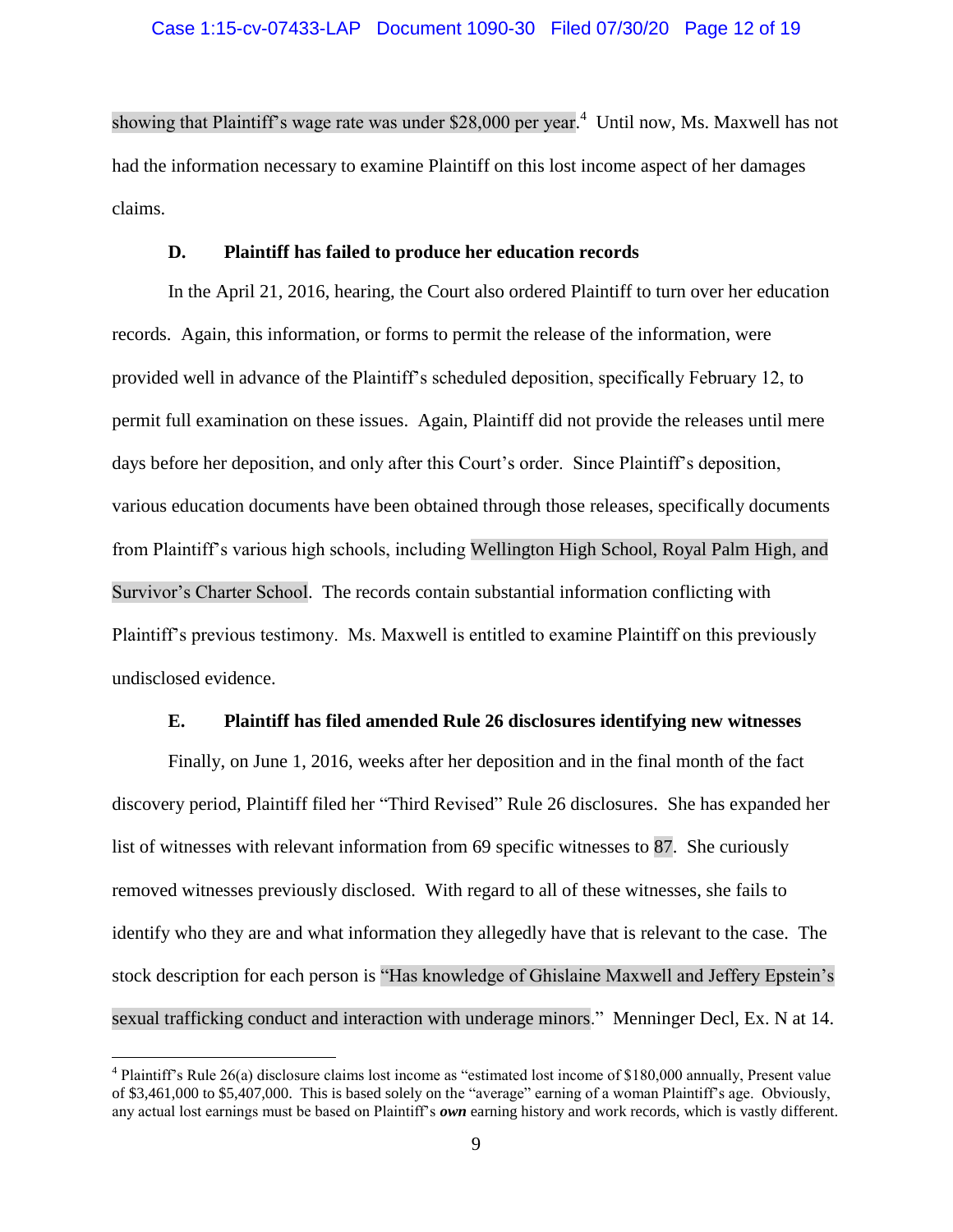#### Case 1:15-cv-07433-LAP Document 1090-30 Filed 07/30/20 Page 13 of 19

These disclosures provide no actual information, such as the type of alleged knowledge, basis of the knowledge or how the information is in any way relevant to this single count defamation case. She also has amended her document disclosures list but has failed to produce any of the new documents she has identified, despite repeated requests for these documents. *Id.* at 16.

These late disclosures are clearly improper and should be stricken under Rule 37(c), a matter for a different motion. Nevertheless, these material changes include witnesses that were obviously known to Plaintiff since the inception of the case. Ms. Maxwell is entitled to question Plaintiff on these disclosures to determine what, if any, relevant information these newly disclosed witnesses might have.

In total, Plaintiff has produced over 256 additional documents since her deposition, and other documents have been obtained through previously withheld releases. As will be briefed separately, there are multiple additional documents that have still not been produced. Of the information uncovered, much of it directly contradicts Plaintiff's previous sworn discovery responses and her sworn deposition testimony. This is precisely the type of situation that requires reopening Plaintiff's deposition.

# **II. PLAINTIFF'S COUNSEL INSTRUCTED PLAINTIFF NOT TO ANSWER RELEVANT, NON-PRIVILEGED QUESTIONS IN HER FIRST DEPOSITION**

Plaintiff was instructed by her attorney not to answer certain questions during her deposition without basis. The questions did not seek privileged information, were completely appropriate, and directly relevant to issues in case.

It is axiomatic that counsel at a deposition "may instruct a deponent not to answer *only when necessary to preserve a privilege*, to enforce a limitation ordered by the court, or to present a motion under Rule 30(d)(3)." Fed. R. Civ. P. 30(c)(2); *Redwood v. Dobson*, 476 F.3d 462, 467-68 (7th Cir. 2007) ("Counsel for the witness may halt the deposition and apply for a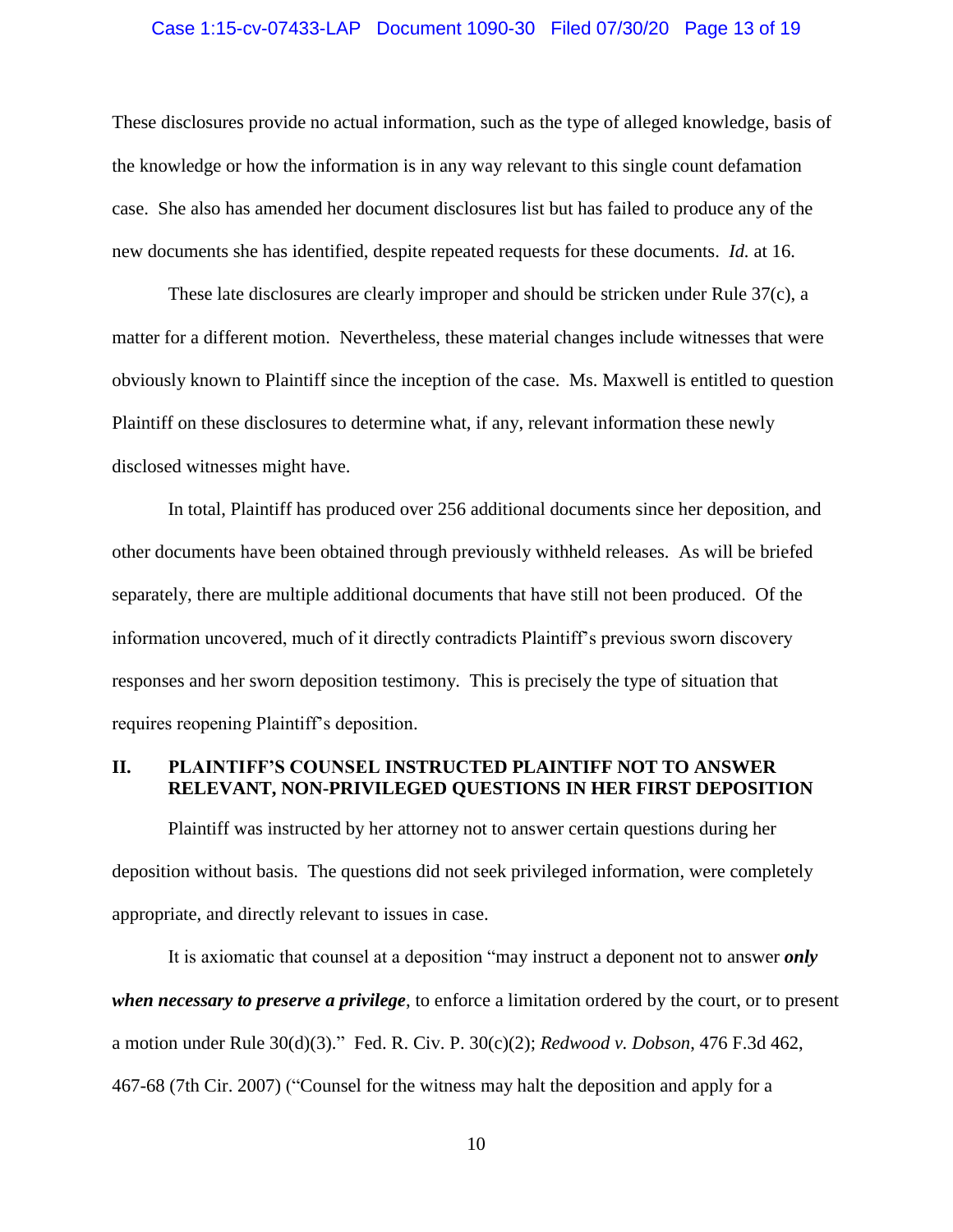#### Case 1:15-cv-07433-LAP Document 1090-30 Filed 07/30/20 Page 14 of 19

protective order, see [Rule  $30(d)(3)$ ], but must not instruct the witness to remain silent."); *Quantachrome Corp. v. Micromeritics Instrument Corp.*, 189 F.R.D. 697, 701 (S.D. Fla. 1999) (counsel "may instruct the witness not to answer or may halt the deposition. Fed.R.Civ.P. 30(d)(3). Counsel may do so, though, only if he intends to move for a protective order under Rule 30(d)(3)"); *Harris v. Bornhorst*, 513 F.3d 503, 525-26 (6th Cir. 2008) ("despite the lack of relevancy of the questions to the claims asserted, absent a privilege or protective order, a deponent must answer questions posed at a discovery deposition"). Where counsel improperly instructs a witness not to answer, courts routinely require the deposition to be reopened. *Keck*, 1997 WL 411931, at \*1.

At Plaintiff's first deposition, Plaintiff was instructed not to answer three different areas of inquiry where there was simply no basis for claiming any privilege or right to protection. Plaintiff has never moved for a protective order on these lines of inquiry because there is no basis for prohibiting the discovery.

First, Plaintiff was asked to identify any statements printed or published by Sharon Churcher, the *Daily Mail* reporter who spent several days meeting with Plaintiff and published numerous stories regarding Plaintiff in 2011 and thereafter. Plaintiff testified that despite her very close relationship with Ms. Churcher, she no longer trusts Ms. Churcher and that Churcher did not accurately report portions of what Plaintiff told her. Menninger Decl., Ex. D at 216-26. When Plaintiff was asked to describe the statements Ms. Churcher reported that were inaccurate, Plaintiff's counsel refused to allow testimony unless Plaintiff was given all of Ms. Churcher's articles and had a chance to review them. Menninger Decl., Ex. D at 215-26. He refused to let Plaintiff testify based on her own independent recollection. *Id.* This is simply improper, and alone serves as a valid basis for reopening the deposition.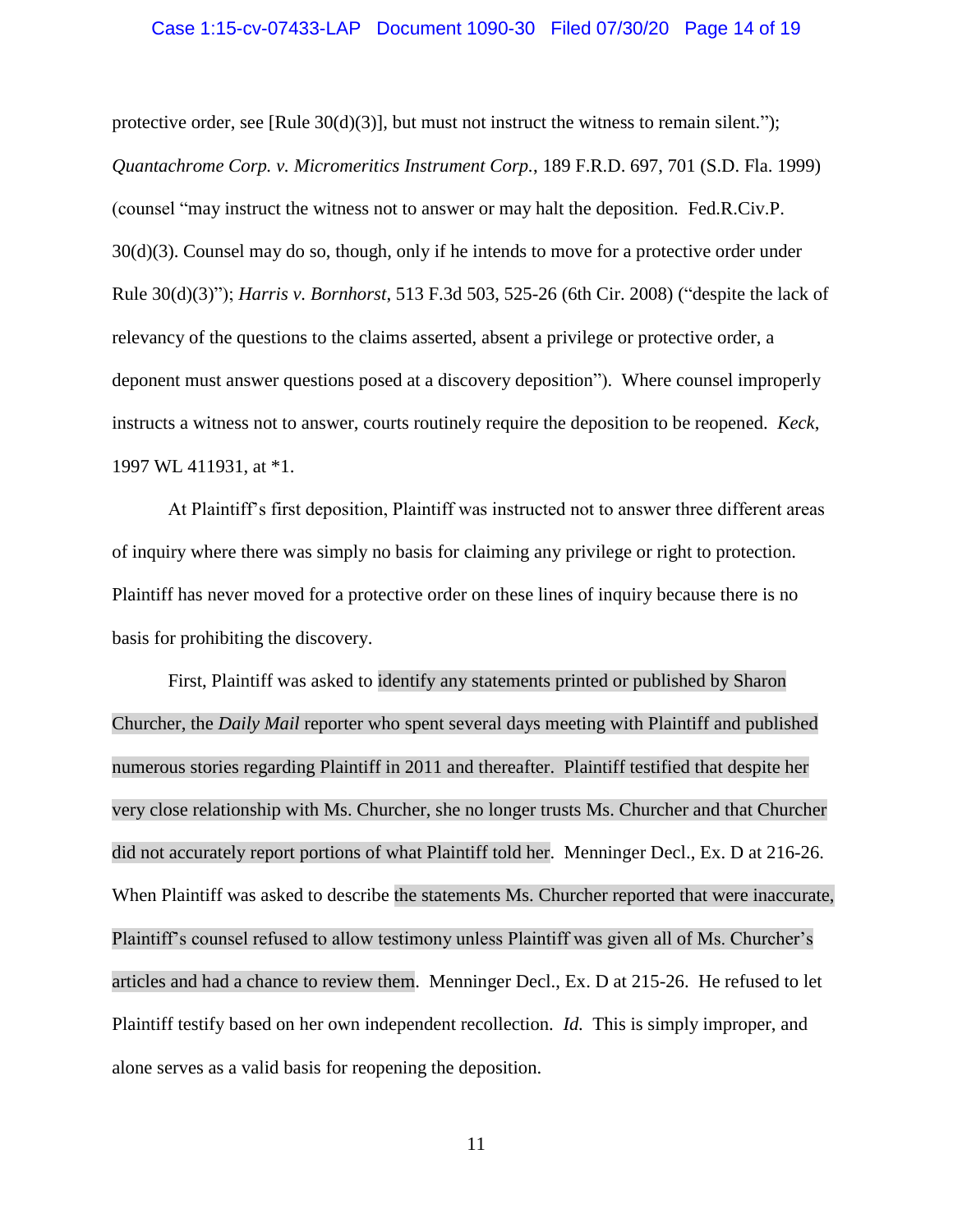#### Case 1:15-cv-07433-LAP Document 1090-30 Filed 07/30/20 Page 15 of 19

The second area of inquiry on which Plaintiff was prohibited from testifying was her communications with law enforcement since 2014, in particular regarding Ms. Maxwell. Menninger Decl. Ex. D at 244-45. Counsel refused to let Plaintiff answer these questions despite this Court's order that Plaintiff was to turn over all documents concerning communications with law enforcement, excepting only Plaintiff's *own* statements to law enforcement which would be provided for *in camera* review. Menninger Decl., Ex. A at 24. Rather than complying with this very clear order, Plaintiff's counsel refused to provide *any* documents regarding communications with law enforcement agencies (including their own), and submitted all documents for *in camera* review. Ms. Maxwell is entitled to all documents concerning contacts with law enforcement (both her attorney's communications, which have been ordered to be produced, and her own statements, which the Court should order be produced), and to question Plaintiff regarding the same.

The third question Plaintiff was prohibited from answering concerned her consultations with an undisclosed psychiatrist sometime after 2015. Plaintiff's counsel indicated this is a consulting expert. Even if that is the case, Ms. Maxwell is entitled to the identity of this health care provider. *Manzo v. Stanley Black & Decker Inc.*, No. CV 13-3963 JFB SIL, 2015 WL 136011, at \*2 (E.D.N.Y. Jan. 9, 2015) (identity of non-testifying experts discoverable); *Baki v. B.F. Diamond Constr. Co.*, 71 F.R.D. 179, 181–82 (D. Md. 1976) (same); *Eisai Co. v. Teva Pharm. USA, Inc.*, 247 F.R.D. 440, 441–42 (D.N.J. 2007) (same).

In light of the clearly improper instructions not to answer non-privileged relevant questions, Plaintiff's deposition must be reopened.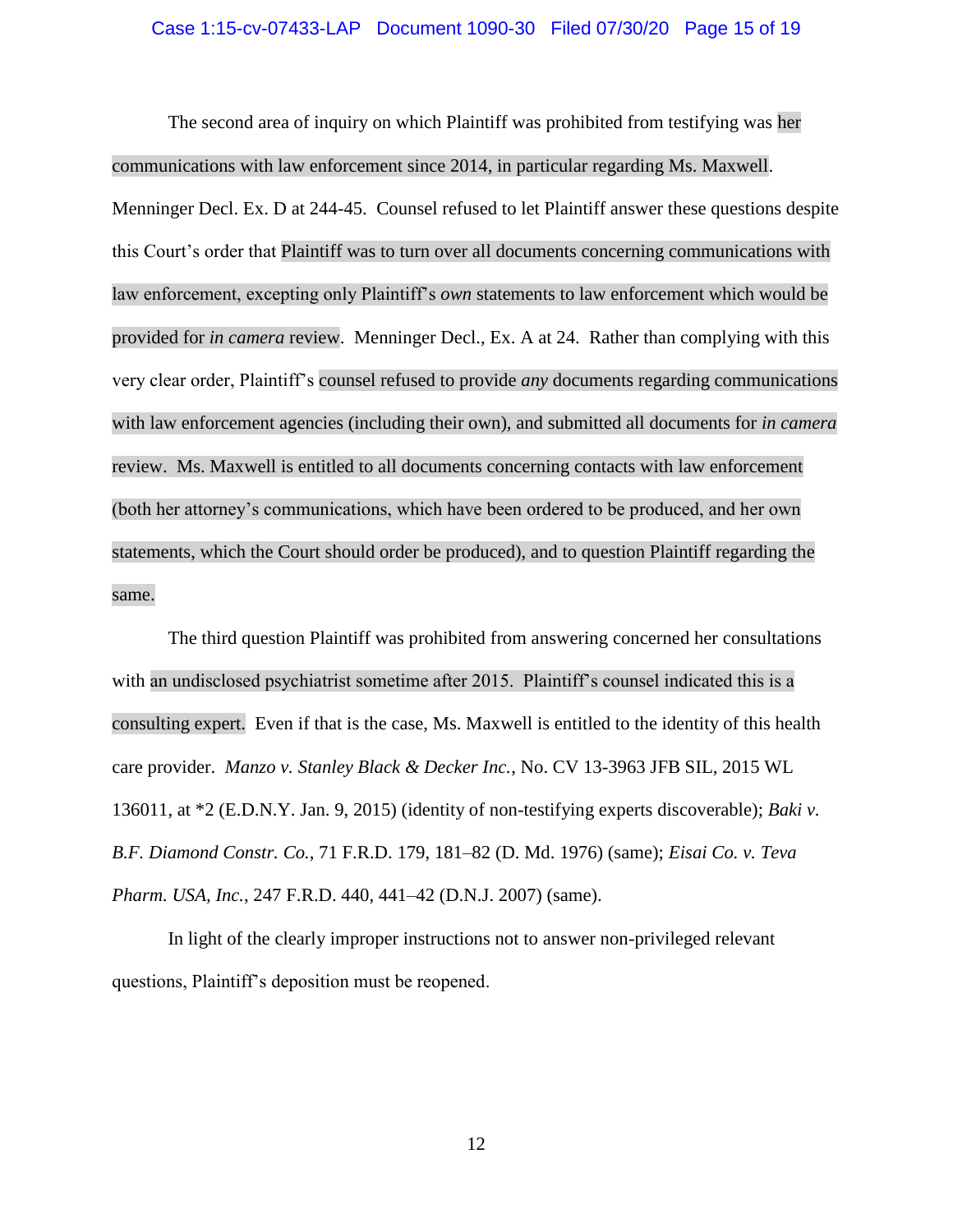# **III. PLAINTIFF MADE MATERIAL CHANGES TO HER DEPOSITION THAT COMPLETELY CONTRADICT HER SWORN TESTIMONY**

The final and perhaps most compelling reason to reopen Plaintiff's deposition is the fact that Plaintiff filed an errata sheet for her deposition in which she materially contradicts her prior sworn testimony. Menninger Decl., Ex. M. A court may reopen a deposition if the changes to the transcript are made without adequate reasons, or if they are so substantial as to render the transcript incomplete or useless. *See Hlinko*, 1997 WL 68563, at\* 1 (citing *Allen & Co. v. Occidental Petroleum Corp.*, 49 F.R.D. 337, 341 (S.D.N.Y.1970)); *see also Miller*, 2014 WL 4979349, at \*2.

Plaintiff's errata changes are astounding, literally reflecting complete contradictions of her actual sworn testimony by changing "yes" answers to "no," and indicating "clarification of answer" as the basis for total revision. A vast majority of the 20 changes regard a very specific date testified to by Plaintiff in her deposition that has a profound impact in this matter, as her attorneys are fully aware. Specifically, Plaintiff was confronted with the fact that on no less than 10 occasions she has sworn under oath she met Ms. Maxwell in 1999, when she was 15 years old. This is a lie. Plaintiff pinpoints this date based on the fact that she was working at the Mar-A-Lago spa. Discovery has uncovered that Plaintiff did not work for the Mar-A-Lago until 2000, and Plaintiff's self-prepared resume states that it was not until August of 2000 when she was 17 years old. Plaintiff had been well coached on how to answer to the prior perjured testimony, being prompted to claim that her sworn statements were a "mistake," and that she only learned her dates of employment at the Mar-A-Lago through discovery. Menninger Decl., Ex. D at 26. The question was then posed about *when* she "learned" of her mistake based on discovery, to which Plaintiff clearly and unequivocally responded on no less than six occasions that she learned her dates of employment at Mar-A-Lago in *mid-2015* – before many of her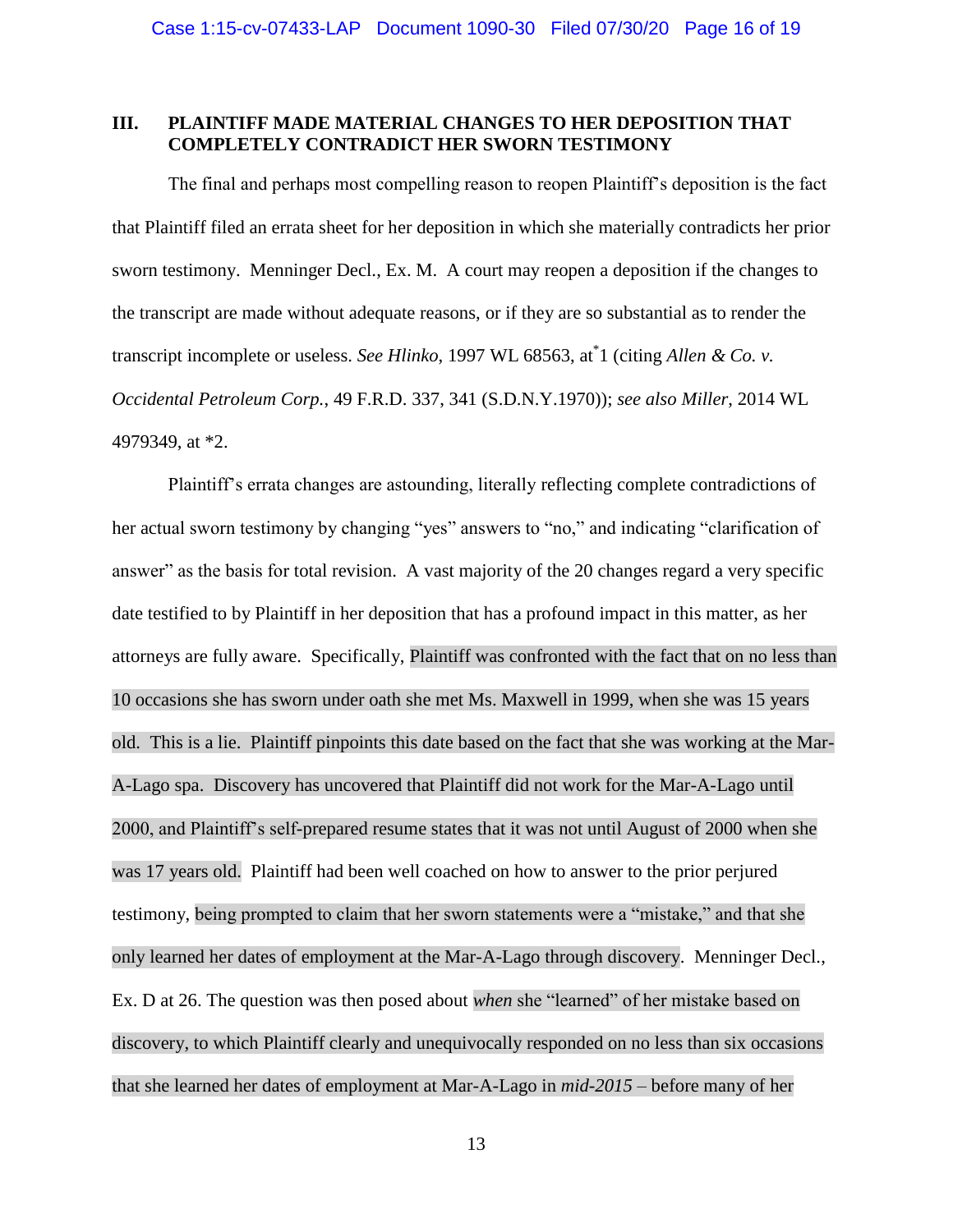#### Case 1:15-cv-07433-LAP Document 1090-30 Filed 07/30/20 Page 17 of 19

sworn statements. After a break in the deposition and being coached by her counsel, Plaintiff pulled back on her conviction regarding the date, and became less certain of the time frame, but still put the time frame in late 2015. *Id.* at 66. After her deposition, she *completely* changed the date she "learned" she was employed at Mar-A-Lago in 2000 to a firm date of mid-February 2016, over six months later than the date to which she originally testified based on her own independent recollection. Menninger Decl., Ex. M.

This is not the only substantive and completely contradictory change in the testimony. Plaintiff revised her very clear and distinct answer that she traveled to France three times to claims that she travelled to France "a few" times, and modified the credentials of her mental health care provider – the previously undisclosed Dr. Judith Lightfoot – from psychiatrist to psychologist.

The impact of the original (presumably true) testimony is a matter for another motion, as is the effect of the true reasons the changes were made. For purposes of this motion, what is important is that substantive contradictory changes by errata require that, at a minimum, Plaintiff be examined on the revisions.

WHEREFORE, for the foregoing reasons, Ms. Maxwell requests that the Court permit Plaintiff's deposition to be reopened for up to seven additional hours of examination, and order that Plaintiff pay the costs and fees associated with deposition pursuant to Fed. R. Civ. P.  $30(d)(2)$ .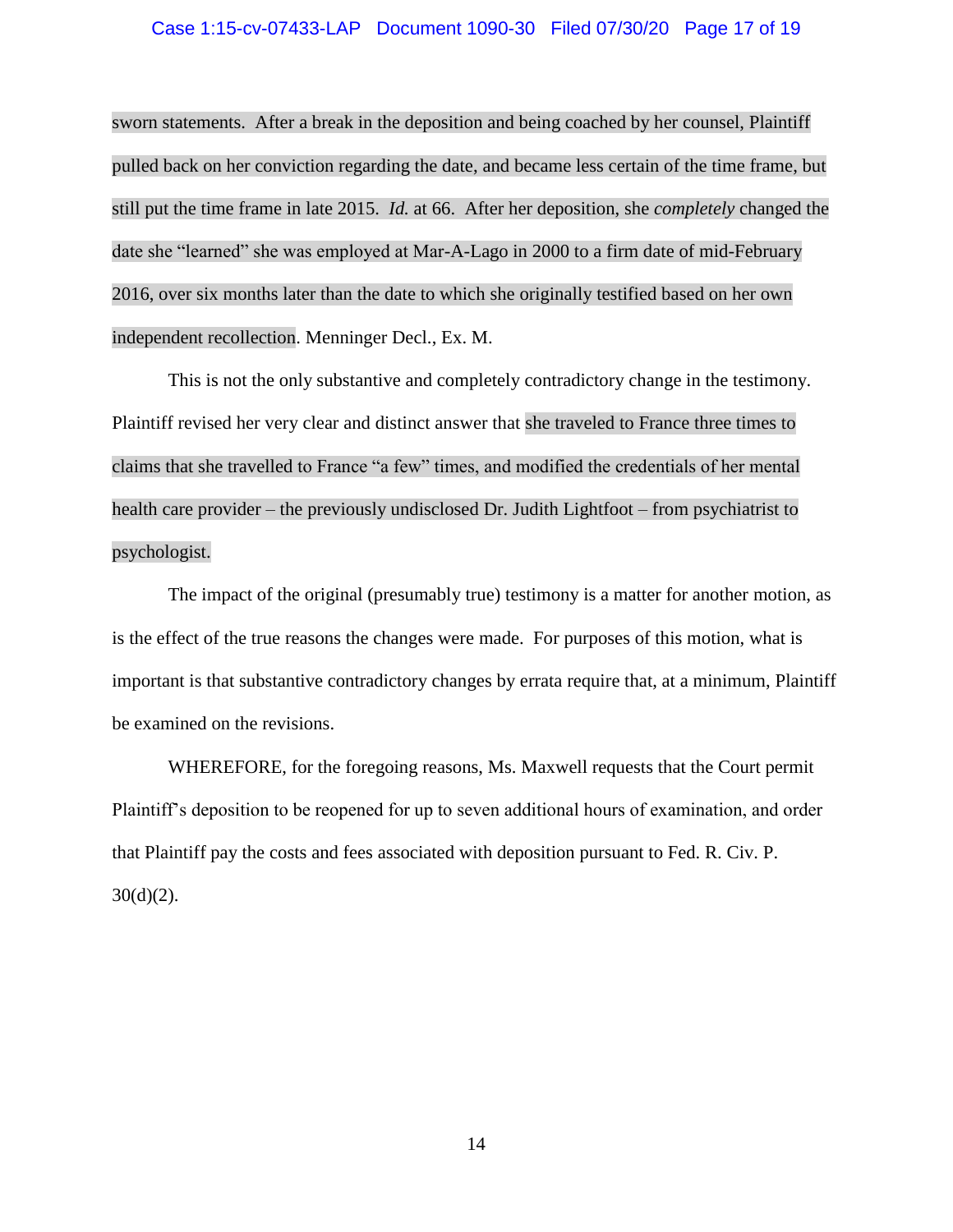Dated: June 20, 2016

Respectfully submitted,

*/s/ Laura A. Menninger*

Laura A. Menninger (LM-1374) Jeffrey S. Pagliuca (*pro hac vice)* HADDON, MORGAN AND FOREMAN, P.C. 150 East  $10^{th}$  Avenue Denver, CO 80203 Phone: 303.831.7364 Fax: 303.832.2628 lmenninger@hmflaw.com

*Attorneys for Ghislaine Maxwell*